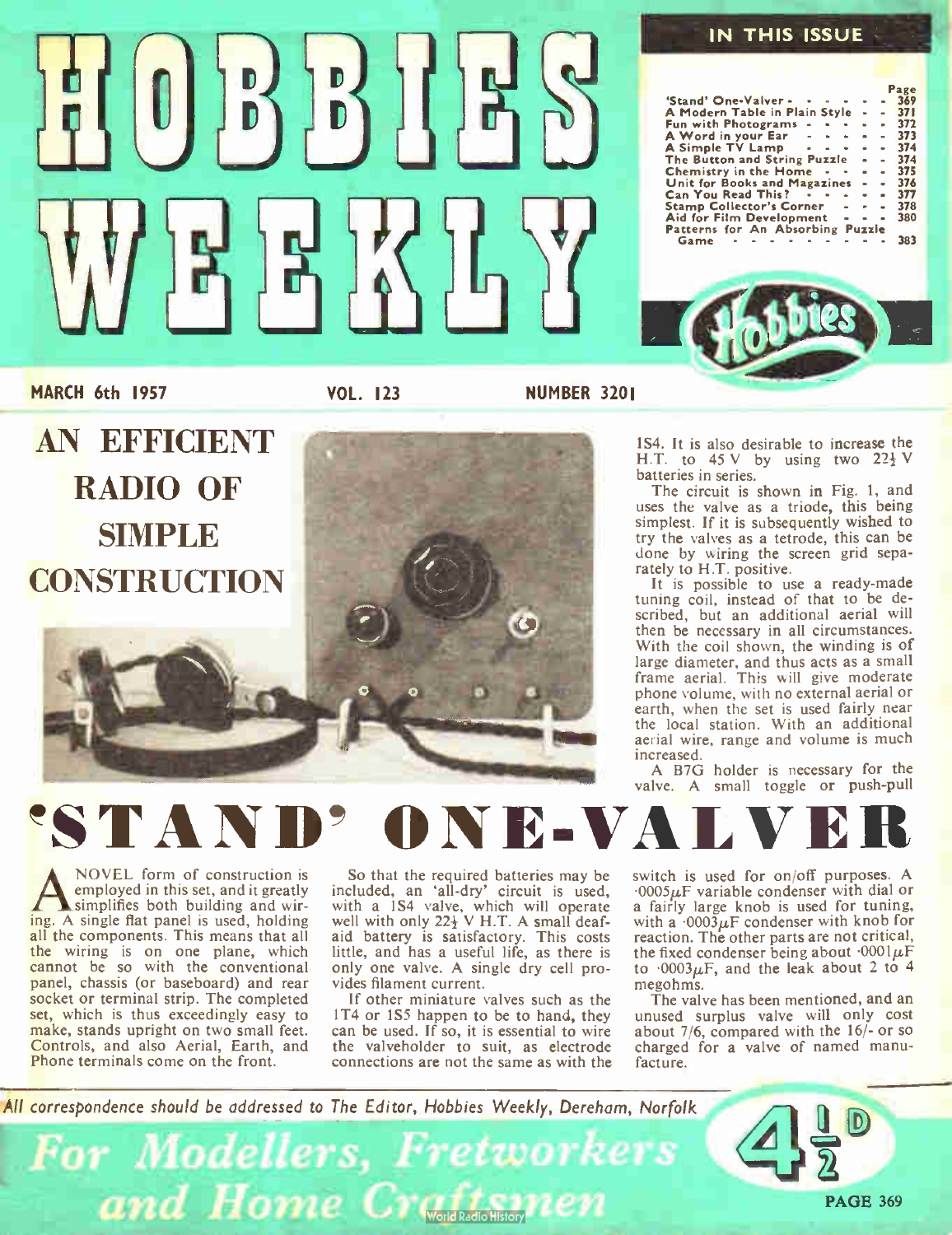The small H.F. Choke is not essential with some phones, which in themselves may give sufficient impedance. The choke prevents radio-frequencies passing into the phones, and is thus helpful in obtaining reaction. The set can be tried with the choke omitted, it being added afterwards if reaction is not satisfactory.



Fig. 1—Receiver circuit

Some wire of about 30 S.W.G. is suitable for the coil, and can also be used for the few other connections.

#### Building

A panel 7ins. square will give ample room for the par s, and if it is  $\frac{1}{2}$ in, thick this will allow the brackets to be screwed on from the back, with ease, and with no danger of the screws penetrating the front. Holes about  $\frac{3}{2}$ in. in diameter are required for the condensers and switch, with four smaller holes for the terminals.

The four wooden brackets (X) in Fig. 2 are about 1in. high, and held with small screws or panel pins, and glue. The two 'feet' are cut to fit the panel, and are glued in place. They need to be about 2ins. from back to front. When these parts have been cut and fitted together, panel, brackets and feet should be varnished all over, and allowed to dry. This is to prevent damp, so the back of the panel should not be overlooked when varnishing.

The two batteries are seen to the left in Fig. 2, and both negative ends rest upon a long bracket. This, and the small brackets used to contact the positive ends, may be cut from brass or clean tinplate, and screwed to the panel. Any single dry-cell, whatever its size, is suitable for the filament supply. Large cells will last longer than small ones, but a 3-volt (2 cell) battery must never be used.

Soldering will be necessary at the valve-holder tags. The tags and leads to be joined should be bright and clean. If cored solder is then applied to the point, simultaneously with the soldering iron, good connections will be easily achieved. The connections, viewing the holder from below, are shown in Fig. 3. The two most widely-spaced tags are for





filament, positive going to switch and negative to moving platés tag of tuning condenser. (G) shows the Grid, going to condenser and leak as in Fig. 2. Finally, screen grid and anode (or plate) are joined, giving lead (P) which goes to the fixed plates tag of the reaction condenser.

When the holder has been wired, it is fixed to a small shaped bracket screwed to the panel. Tags or leads must not touch this bracket, or other unused tags on the valve-holder.

When all other wiring in Fig. 2 has been done, the coil can be wound round the brackets  $(X)$ . The grid end 1 goes to the fixed plates of the tuning condenser. From this point 16 turns are wound on, side by side, the loop 2 then being formed and taken to the Aerial terminal. The wire is then taken on for a further 7 turns, after which loop 3 is made, going to the Earth terminal. After a further 3 turns, the wire is cut off, giving the point 4, which goes to the moving plates of the reaction condenser. All turns throughout are in the same direction and side by side.

### Using the Set

The circuit cannot function if the H.T. battery is inserted upside down. Headphone connections are taken to the terminals (P-P), and phones intended for crystal sets and 1-valvers will be

most satisfactory. Other things being equal, the class and quality of the phones can make quite a difference to results. The positive phone lead should be taken to the battery side of the circuit.

4—H.F. Choke

 $1$ <sup> $D(A$ </sup>

With the set switched on, a 'plop' should be heard as the reaction condenser is closed, showing the valve is oscillating. On tuning through a station, this will become apparent as a whistle, and the reaction control should be turned back slightly, so that the valve is not quite oscillating. The reaction setting has to be adjusted in conjunction with the tuning control, and makes a very great difference to sensitivity. This will be very apparent if no additional aerial is connected.

If an Earth is available, it is taken to terminal (E). Adding an Aerial to terminal (A) will greatly improve volume. Even quite a short indoor aerial will be helpful in securing good signal strength.

If volume increases on closing the reaction condenser, but oscillation can not be achieved, then the H.F. Choke is probably necessary. Any small long and medium wave reaction type choke is satisfactory. Or one can be made by fitting three stout card washers to a piece of dowel about  $\frac{1}{2}$ in. in diameter,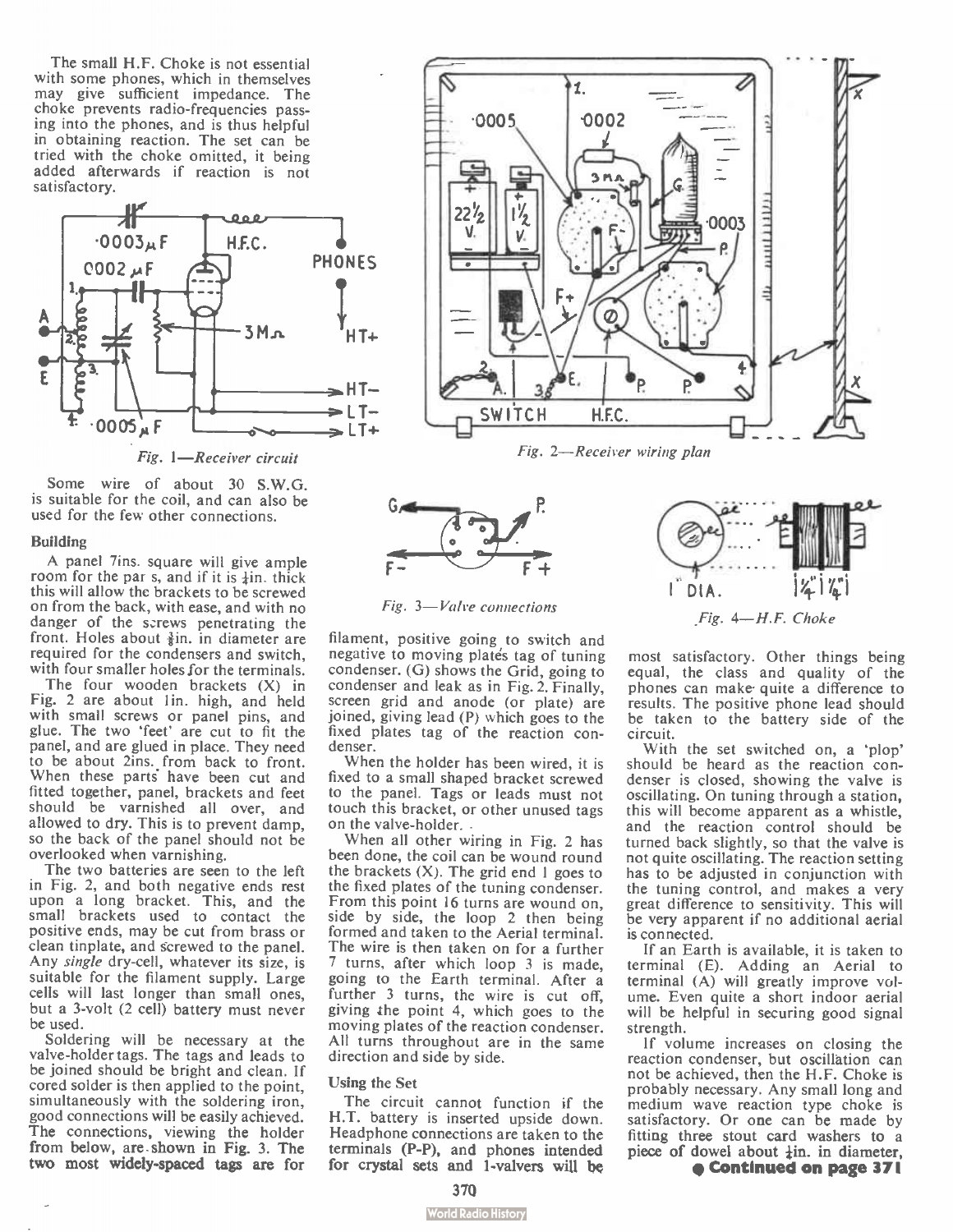## Try this unusual treatment A Modern Table in Plain Style

THIS is a modern table in plain<br>style with unusual edge treatment.<br>faced plywood, rather more expensive HIS is a modern table in 'plain' style with unusual edge treatment. The top is a panel of resin-bonded than ordinary ply, but the veneer face

30X /S X3/<sup>8</sup> FACED PLY

**WHITE EDGING** 

is more than worth the additional cost, as far as finished appearance goes. Edges are well rounded off and to cover the 'raw' edges thus exposed, the top is 'framed' with a painted edge in white enamel. Provided the edges are glasspapered perfectly smooth<br>and the grain of the wood treated with filler, this treatment is most effective.

The top is a 30ins. by 15ins. panel of  $\frac{3}{2}$ in. or  $\frac{1}{2}$ in. faced ply cut dead square. It is best to work on the rounded edges with the panel in this state, i.e., before fitting the legs, etc.

This is readily done with a power sander. Avoid planing as you are liable to split or tear the edge plies. Glasspapering will give equal results, even if a little laborious. In any case the final smoothing should be done by hand. A power sander is a little too vicious in cutting action.

### Protect the veneer

Having finished the top, the remainder of the work on this piece is on the underside. To protect the face veneer lay the top face down on a piece of cloth or soft material and be sure that there are no hard pieces under the cloth which could be driven into the wood and so mark the surface.

Draw diagonals on the underside and mark the lbg positions, as shown. +in. diameter holes should be blind drilled at these points to a depth of  $\frac{1}{4}$ in. (in  $\frac{3}{2}$ in. ply) or  $\frac{3}{2}$ in. (in  $\frac{1}{2}$ in. ply), taking extreme care not to break through into the face veneer. These holes are then plugged with hardwood dowels, which should protrude approximately lin. from the bottom surface. Glue these dowels in place.

The legs are cut from lin, square stock, straight tapered to  $\frac{1}{2}$ in. square at the bottom end as shown. All of this wood can be removed by planing, finishing smooth with glasspaper. Choose hard, straight grained stock for the legs free from warps or other imperfections. If you have some really hard wood available, the leg section can be thinned down from the dimensions given still further to improve appearance. The top end of each leg is

drilled to fit the dowels, e.g., to a depth of just over 1 in., drill size as per dowel diameter.

The triangular braces are cut from  $\frac{1}{2}$ in. ply. Four are required which can be

any overlapping polish removed or nattened with garliet paper and<br>enamelled white. With modern enamels

## By R. H. Warring

it should be possible to brush on a perfect coating. Alternatively you may care to try your hand with one of the inexpensive miniature spray guns now available, but if you do, be sure to cover all the polished woodwork as a precaution against 'overspray' getting on to these surfaces.



marked out and cut in pairs, as shown. Assemble the legs, temporarily, on their dowels and offer up the braces, in turn. These are positioned along the diagonal lines drawn and the ends have to be notched to fit snugly against the inner edges of the legs. When satisfied with the fit of all four braces, remove the legs, glue and replace permanently, gluing in the braces to complete the assembly. Using a modern synthetic resin no pinning or screwing should be necessary with these joints. The braces should, however, be weighted down or lightly clamped in position to ensure maximum glue joint strength on setting.

Wood parts of the table can now be finished by staining and polishing, but leaving the edges untreated. These edges are later marked off with masking tape,

### • Continued from page 370

ONE-VALVER

and winding about 500 turns of thin wire in each space, as shown in Fig. 4.

A run down battery will also prevent reaction. If the reaction control has no effect whatever, joints to it should be checked.

When the self-contained winding is used as aerial, it is directive, and turning the set one way or the other may be necessary for best volume from any particular station. With an external aerial added this directional effect ceases.

Care should be taken that the corner brackets are really secure, before winding, or the tension of the wire may bring them adrift. A small screw driven through the panel into each, if necessary, will prevent this trouble.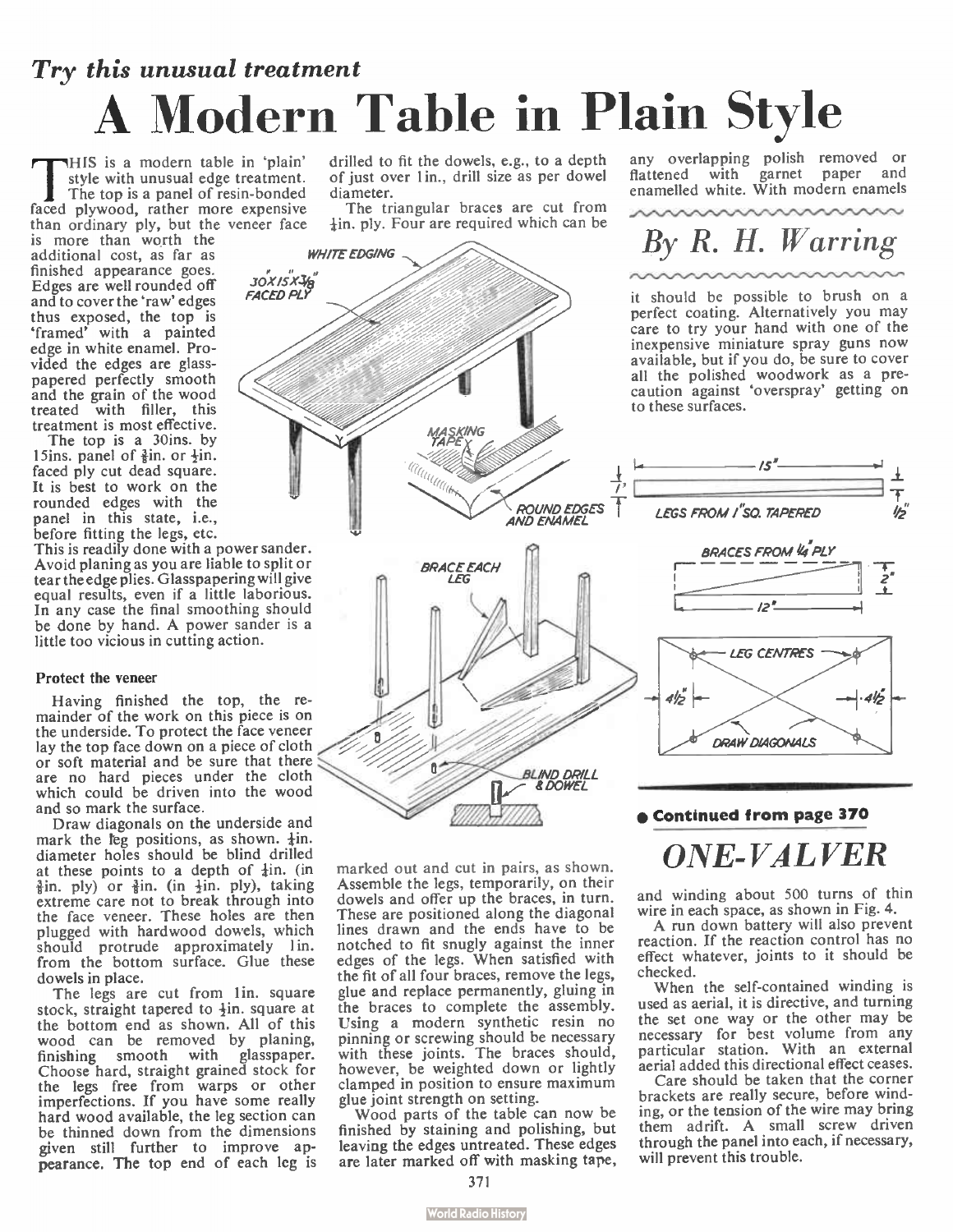## No camera needed WITH PHOTOGRAMS

**W** Suith the camera to be an expert<br>grams. All you need is some<br>photographic printing paper, a few bits OU don't have to be an expert with the camera to make photograms. All you need is some and pieces, plus your own ingenuity.

The work is done with the aid of the usual darkroom safelight, and the only other apparatus needed is some form of electric lamp you can control by a switch.

### By S. H. Longbottom

Actually, photograms are like<sup>r</sup>silhouettes in reverse. You lay an object on to a sheet of paper, allow a light to shine on this, and after developing, you have your picture. The interesting part about it all is that you are never certain what the result will be, yet no camera is required.

You may take a few nails, varying in size, scatter them over the paper, mixing them up until you have mace a design. If you prefer, you may make a 'Nail Man' profile, as shown in Fig. 1, by using pins and nails of all sizes.

Paper clips are very useful for this process, for you may use them in their normal state, or manipulate them with a



### Fig.  $2 \sqrt{ }$

pair ot pliers to take the shape of twists or cúrls. This enables you to make original caricatures of all kinds. Look at Fig. 2. Here paper clips have been bent into various shapes to form the features. A safety pin was used for the chin, and a length of thin fuse wire, formed into a spring by winding round a knitting needle, helped to produce the 'curly' hair.

You may use any humorous cartoon as a basis for such cartoon photograms, using twisted wire for the outlines, plus any available odds and ends for other details. Perhaps it should also be mentioned that in the case of Fig. 2, the collar and tie was made from a piece of cardboard cut to shape, then laid in position on the paper.

An entirely different effect has been produced in Fig. 3 where a pair of pliers forms the basis of the picture. Beads have been used for the eyes, pins for the 'beard' and paper clips for the hair.

You will now see that all types of materials can be used for making humorous cartoon-photograms.



Fig. 3

There is no end to the many modifications of this idea, for instead of making faces, you may like to produce pattern pictures of familiar objects. You may use pressed flowers or leaves, fine net, buttons, ferns, hinges, nuts and bolts, or what you will. With the addition of other little properties, cut from card, you may make some really original prints.

#### Processing

Having given some idea of the materials to be used, a few words on processing will not be out of place.

Any size of paper may be used, but no doubt it will be appreciated that it is more convenient to work on larger sizes of paper. Half plate is quite suitable, but you may use quarter plate size. It makes no difference whether you use contact printing paper or bromide paper, although the latter demands an efficient safelight or the paper will fog. Moreover, a contrasting grade of paper is preferable to produce good blacks and whites.

#### Exposure

If you are working to a sketch, you may prepare the design and necessary materials in the ordinary roomlight before proceeding to the darkroom for processing. In the darkroom, the paper should be opened out and a sheet placed in a printing frame, or fastened to a board with push pins, since it is essential that it lies flat or nails and the like may roll.

When the bits and pieces have been positioned to your satisfaction, a white electric light, say, 100 watts, is exposed



Fig. 1

seconds while held at a distance of 18ins. The materials are then removed and the paper developed, rinsed and fixed in the normal manner.

Following the production of your photograms, it is possible that traces of dust may show as white specks on the black background. Take a fine pen, charge with a little indian ink, touching the spots lightly when they will quickly be spotted out to make a perfect print.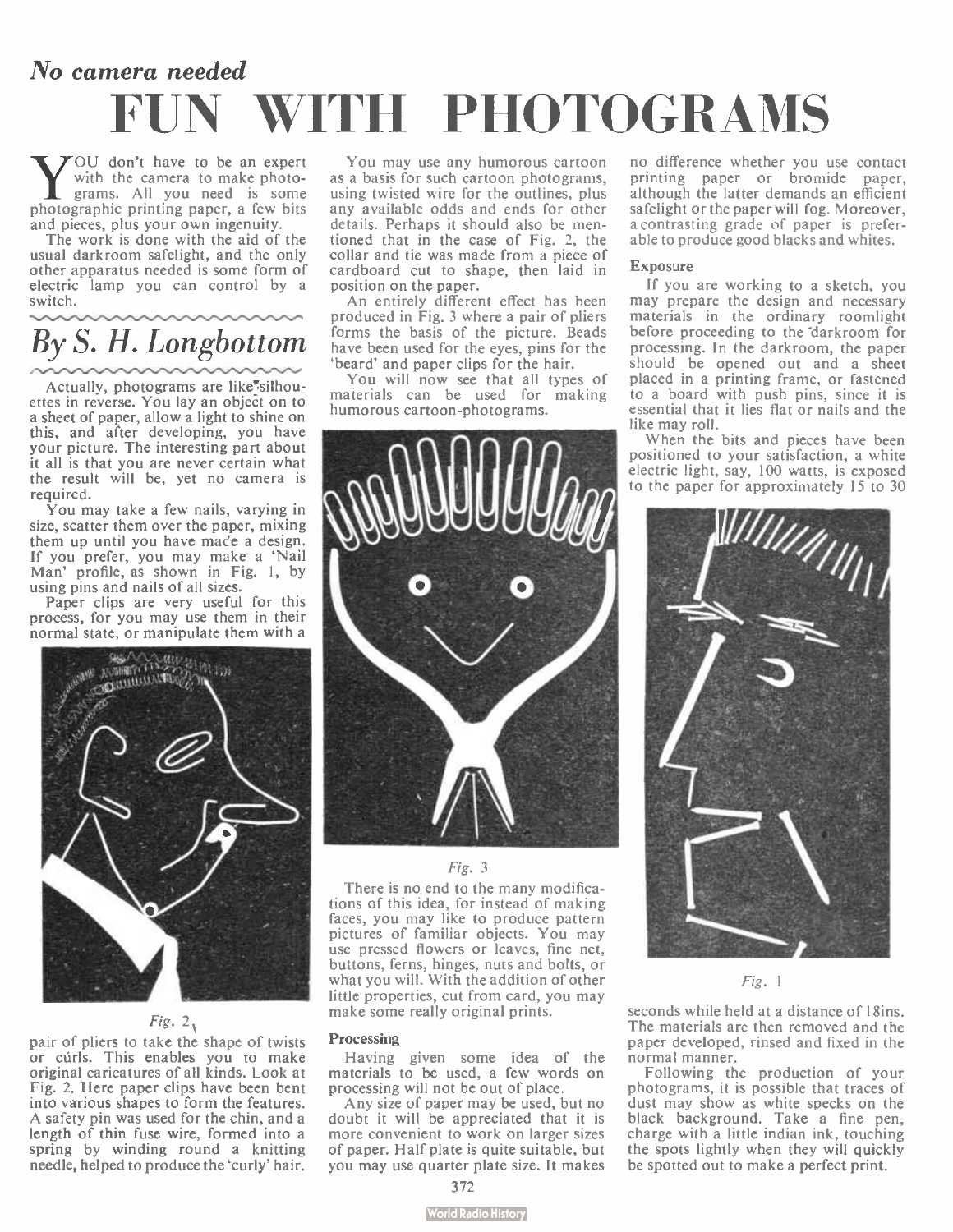

**M** Frost bag during the last few<br>which really gladden the heart.<br>From young and old, they tell of the Y post bag during the last few weeks has contained letters which really gladden the heart. great amount of satisfaction gained from the hobby of fretwork, and of the many successful models made from Hobbies designs and kits.

It is encouraging to know that despite counter-attractions such as TV and other entertainment, there is still apparent a pride of workmanship and a strong urge to make things with one's own hands.

This urge is, of course, inherent in every child, who is never so happy as when playing with wood and nails. And there is no doubt that if you want your son to be 'handy', then a Hobbies outfit will put him on the right road. He will need encouragement, though, and an interested parent can do much in this respect. Even a poorly executed piece of work deserves a measure of praise — if only for the effort.

As an instance of this encouragement, I quote from a letter sent by M. J. Hodgson of Wainfleet, Lincs. He says 'I purchased your kit for a Swiss Chalet Musical Cigarette Box ( No. 3152) and when I wanted to give the model away to a close friend, my mother would not part with it. I am afraid the model has been so much a success that I wish to purchase three more kits'. This is obviously, a case where the parent's attitude has helped a lot. Mother is pleased, her son is encouraged, and three more Swiss Chalets will be gratefully received.

FOR BABY SISTER<br>PARTICULARLY liked the letter  $\Gamma$  from a 10-year-old boy who sent for a kit of the TV Roundabout (No. 3179) in order to make it up for his little sister — a bare 18 months old. It is easy to get sentimental over instances like this, but surely this is an attitude which deserves to be fostered. Perhaps 'big brother' was not very accurate in his cutting . . . perhaps the finished job was not much to look at by adult standards. But I bet that for baby this was the finest present ever, and that the young worker glowed with immense satisfaction. Criticisms of the finished work do not enter into the question at all — I applaud the thought behind it.

It is not suggested that galleons are easy to make, especially for youngsters. Readers who have tried them will appreciate that much care and long hours are involved — and given this, a delightful model will result. One lad who

is enthusiastic about his efforts at galleon-making is M. Smith of South Woodford, E.18. His 'Ark Royal' (Hobbies No. 211 Sp.) took him two months to complete, but he says 'all the boys down my road are very jealous, and all are saying how lucky I am. Already three of them have bought the kit and are pleased with it'. The enthusiasm of youngsters is obviously catching.

ADJUSTMENT TO A FORT<br>TOY forts will, of course, always be s associated with fighting on foot and horseback, with rifle and sword. So what happens when a five-year-old with modern ideas and equipment finds it necessary to move his lorries and other wheeled vehicles into an interior courtyard ?

The answer to this problem was pro-



A `super model'

vided by Grandad W. Baxter of Canvey Island, Essex. He cut gates into the back walls of the model, which was made from Hobbies Design No. 248 Special.

Thus do grownups have to bow to the whims and ideas of the up-and-coming generation. Incidentally Mr. Baxter praises this design as a 'super model', a description with which his young grandson quite obviously agrees. He is very lucky to have such a handy grandad, who wrote to tell me that his next job was to make Hobbies Model Farm, No. 249 Special.

POKERWORK<br>
FROM time to time we have de-<br>
Scribed projects which included the use of pokerwork. This, as many readers know, involves the burning on

- \* \* \* \* \* \* \* \* \* \* \* \* \* \*  $\star$  Next week's free design will be for  $\star$  a child's cot. It has drop sides is a child's cot. It has drop sides, is  $\star$  $\star$  full-size and folds for easy storage.  $\star$  $\div$  Also fretwork pattern and inter-  $\div$  $\div$  esting projects for the handyman,  $\div$
- $\uparrow$  hobbyist and fretworker.

\* \* \* \* \* \* \* \* \* \* \* \* \* \* to wood of lettering and designs, etc., carried out originally with a hot poker.

The work can well, of course, be carried out in this way, but there have been on the market poker points electrically heated, which obviate mechanical heating and is more speedy. It appears, however, that these tools were not satisfactory in all respects, and the firm to which we have often directed our readers to annly for one of these tools, informs me that their instrument is temporarily out of production, so that modifications can be carried out to make it a more adaptable tool.

When these modifications have been carried out, I shall be pleased to give this information to interested readers.

#### HELPING HANDS

I RECEIVE many letters commenting<br>I on various designs and articles which appear in our magazine, and one which gave me great pleasure was from a Liverpool reader, T. E. Youds.

In our issue of October 28th 1953 we described a handy bookrest which could easily be cut out with a fretsaw. It was only a small illustrated article, but apparently it attracted the attention of Mr. Youds who made up three of the bookrests for bed patents in a local hospital, to whom they proved of great value. He learned subsequently that one of these rests was passed to a polio patient, with the result that the hospital management committee have had a number of these articles made and one is supplied to every patient in that particular ward.

Mr. Youds says: 'I leave to your imagination the godsend this must prove to those who have not the ability to hold a book.' In praising the contributor of the article for the original idea, Mr. Youds adds 'He is far more entitled to the great feeling of satis-faction that I myself enjoy.' And as a final word from me I must say that Mr. Youds also deserves the greatest credit for his initial good thought and deed.

INSPIRATION — My final paragraph this week concerns a reader living in Tolworth, Surbiton, Surrey, whose first Hobbies set was purchased about 55 years ago at Messrs Osborne's tool shop, Below Bar, Southampton. He says 'I am an old age pensioner with both legs amputated above the knees and most of my fretwork is done in bed with a good bed table'. Certainly an inspiration — but readers may think 'GUTS' would have been a more appropriate heading.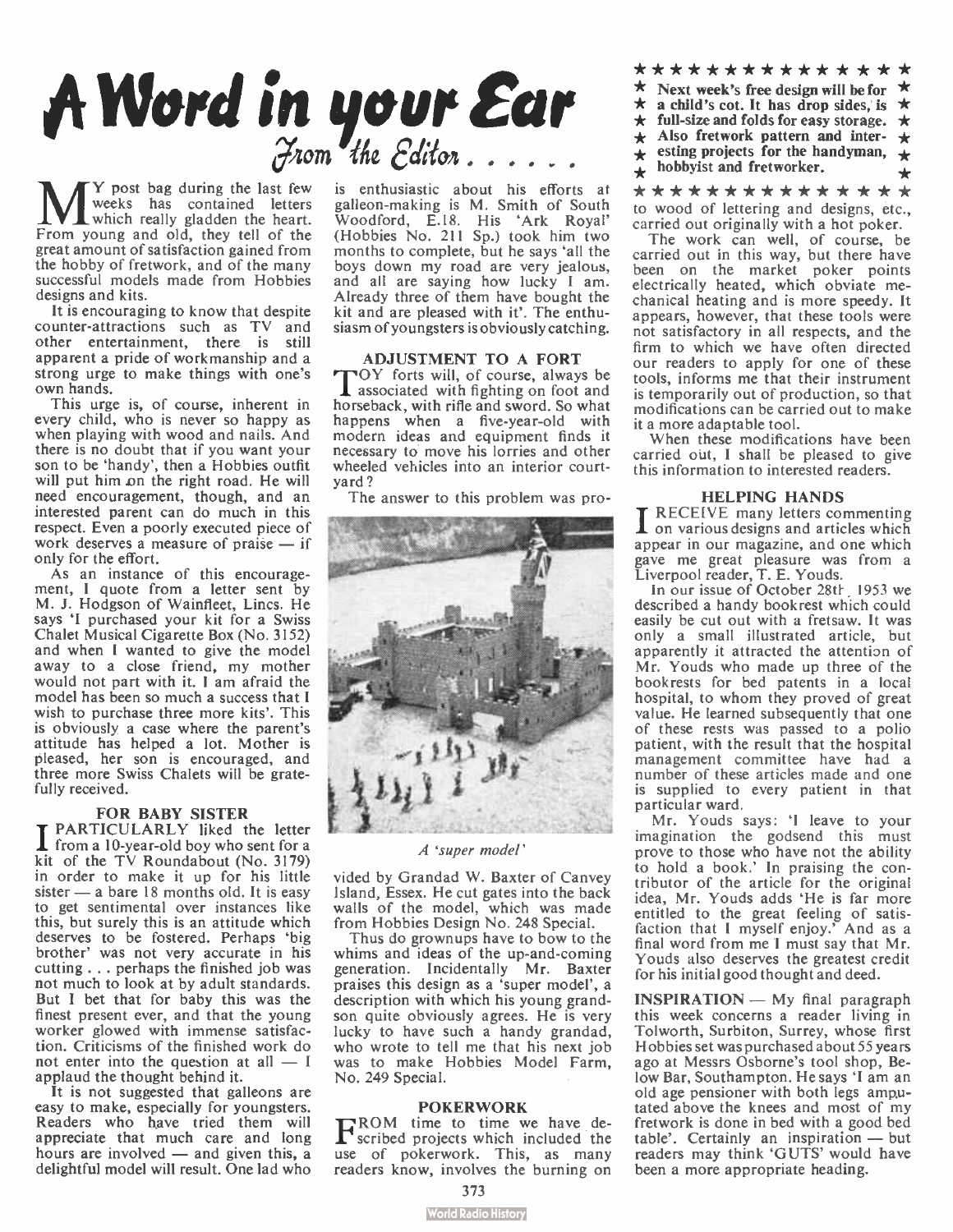### Gives diffused lighting A SIMPLE TV LAMP



The theroughly enjoy a 1 v pro-<br>
gramme the room must be almost<br>
there must be<br>
expected to be able to see all . thoroughly enjoy a TV programme the room must be almost sufficient light to be able to see all around the room. This TV lamp is very simple and easy to make. It also has the advantage that in cases of sickness it may be used as a night-light, because it gives a nice diffused light. If a coloured lamp is used the light may be made to tone in with the general

colouring of the réom, as most of the light is reflected from the ceiling. The lamp can also be used as a stand for a fancy ornament or a vase of flowers. Its total cost should not exceed 5/-.

To make you will require:-

- 1 piece obscured glass, 6ins. by 6ins.
- pieces of suitable wood,  $2\frac{1}{2}$ ins. by  $\frac{1}{2}$ in. by 7ins. long.
- 1 length of 1in. by 1in. triangular corner moulding 10ins. long.
- 1  $\cdot$  piece plywood  $6\frac{3}{4}$ ins. by  $6\frac{3}{4}$ ins. by .<br>+in.
- 1 bayonet cap holder, wire and switch. I single cap tubular bulb, 25 or
- 40 watt. To make, mitre the ends of the four

 $2\frac{1}{2}$ in. by  $\frac{1}{2}$ in. pieces of wood and round off the top edge, and glue all together. Then glue into the four inside corners, stiffeners, made from pieces of the triangular moulding each just long enough to leave room for the glass to sit on top and allow the upper surface of the glass to lie level with the top of the frame. The glass is left loose for easy cleaning or bulb cleaning.

The obscured glass may be of any suitable pattern, even a piece of ground glass will do, but it should have one face flat or the lamp will not be suitable for use as a plant or vase stand.

If it is not possible to mitre the ends of the frame side-members, then butt joints will have to do, but two side pièces will have to be cut to 6ins. long, the whole being glued, complete with corner pieces, as before.

The plywood is glued and pinned to the base and a square of felt or small pads of soft rubber are glued to the underside to prevent possible scratching of a polished table. The lamp holder is fitted in place with  $\frac{1}{2}$ in. wood screws after a lin. diameter hole has been drilled in the frame for the cord. Insert an 'on and off' switch in the cord about 1ft. or so from the lamp, and all is ready for finishing.

Stain and French polish, cellulose lacquer, or any other suitable or desirable finishing may be used, but a thorough glasspapering .first is absolutely essential to a good finish. (T.H. M.)

### The Button and String Puzzle

**V** from a piec<br>fins. square<br>and two buttons. OU can easily make this puzzle from a piece of stiff white paper 6ins. square, a length of thin string

Take a piece of paper and square out as shown in the diagram by drawing lines 1in. apart in both directions. Cut two long slots at the top of the paper, each 4ins. long and  $\frac{1}{2}$ in. wide. At the bottom two small vertical slots are made lin, deep and  $\frac{1}{4}$ in. wide. This completes the basic part of the puzzle, and while you are doing it, perhaps it would be an advantage to cut out one or two extra pieces at the same time.

The piece of string is threaded as shown through the upper slots, passing through the small vertical slot on the left to the back of the paper, then emerging to the surface again through the right slot. Fasten a large button too large to pass through the slots — to each end of the string. The puzzle is to remove the string and buttons from the paper without untying, and without damaging the paper.

No matter how your friends may try, they will be unable to solve the puzzle until you show them, and like many other puzzles, the solution is quite easy once you know it.

You will notice that the diagram bears small letters (a) and (b). To release the buttons first fold the paper in half along a line made between the two

small (a's). This has the effect of making that portion between the two long slots take the form of a tongue. Now fold the paper again between  $(b)$  and  $(b)$ , so that the ends of the string emerge outside the paper, and it will be noticed that the tongue is in line with the small vertical slot. Now push the tongue through the slot along with the string. All you have to do to release the buttons and string is to pass one through the folded part

resembling a tongue, unfolding the paper to its original position and showing that both paper and string are still intact.

Earlier it was mentioned that it would be a good plan to cut out one or two pieces of paper at the same operation. No doubt you will appreciate that the folds in the paper used once or twice may give a clue, so it is better to discard if the crease becomes too apparent. (S.H. L.)

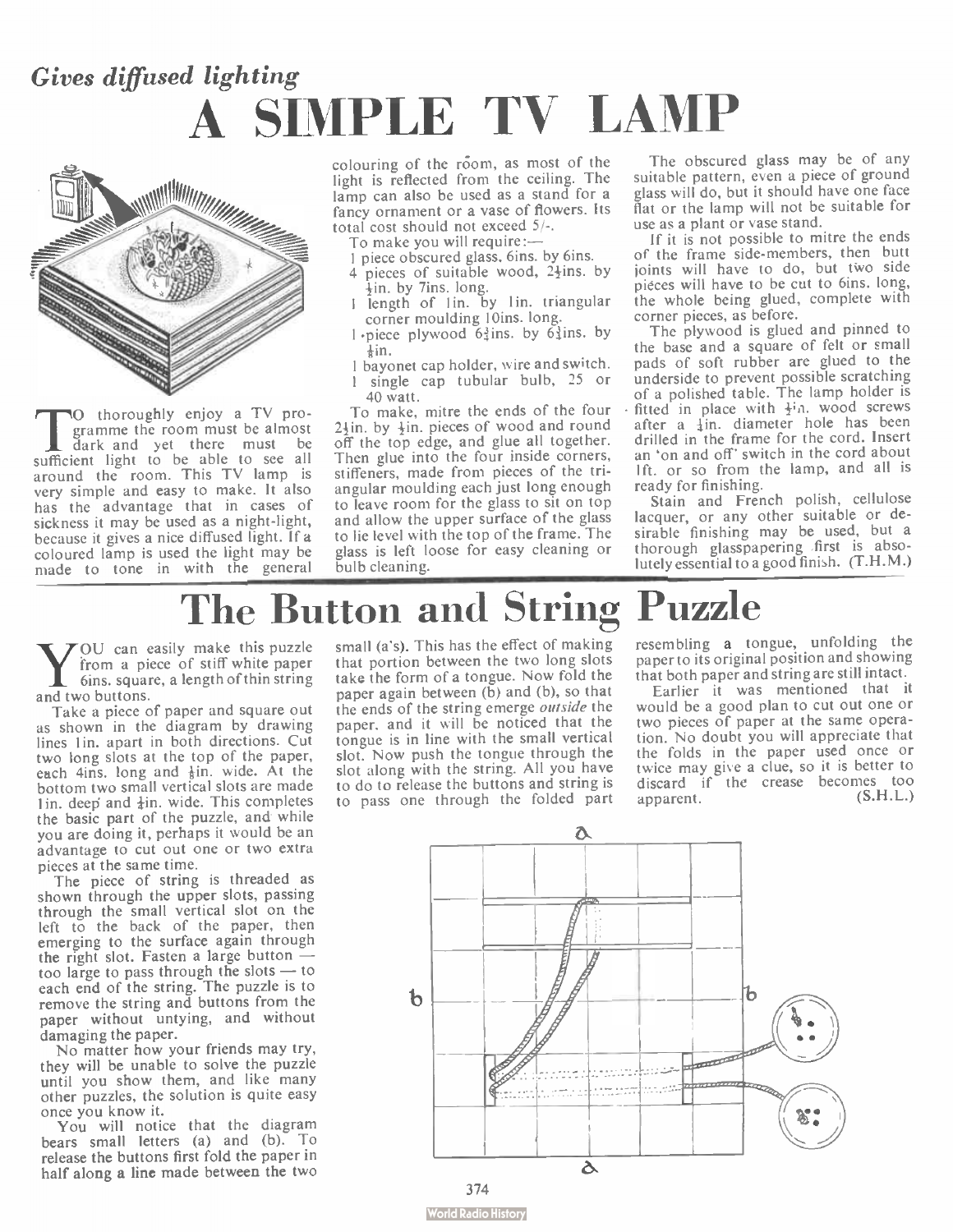

If you have ever seen wood sorrel —<br>the pretty shamrock-like plant with<br>the delicate flowers — you have, F you have ever seen wood sorrel the pretty shamrock-like plant with perhaps, wondered if there is any connection between this and the salt of sorrel used to remove iron mould from cloth. There is. Wood sorrel contains a salt of oxalic acid which is used for this purpose — potassium hydrogen oxalate. Hence the name salt of sorrel. Rhubarb also contains a small quantity of this salt.

Though oxalic acid itself could be prepared from wood sorrel, it is not productive enough on a laboratory scale. So we will prepare it from an easily available chemical. Namely, sodium formate. When this is heated, hydrogen is given off and a residue of sodium oxalate remains. By converting this into calcium oxalate and acting on BEEHIVE SHELF this with an acid we can set free the oxalic acid.

As hydrogen is inflammable it must be conducted away from the flame area,



Fig. 2—Distilling hypochlorous acid

either by a long rubber tube running from the heating vessel and out of a window, or by collecting it in gas jars in a pneumatic trough, as shown in Fig. 1, the jars being closed with glass plates, taken away and emptied in the open air.

Place some sodium formate in the flask and heat it gently until it blackens slightly and the effervescence due to evolved hydrogen slackens. To collect the hydrogen, fill each jar with water, slide a greased glass plate over the mouth, invert it and dip it under the water in the trough (for which a wash bowl will serve). Slide off the glass plate and bring the jar on to the beehive shelf.

The hydrogen bubbles issuing from the delivery tube will displace the water in the jar. When the jar is full, replace

the glass plate and put another jar on the shelf. The filled jar can be left in the trough until the experiment is completed, or taken outside for emptying straight away. To empty it, simply turn the jar right side up and slide off the glass plate, when the gas, being lighter than air, will rise out.

When the flask is cold, add water to the contents and boil, so as to dissolve out the sodium oxalate. Filter the solution and add calcium chloride solution



Fig. 1—Pneumatic trough

Fig. 3—Separating a colloidal solution to the filtrate until no more white precipitate of calcium oxalate appears. Filter this off and wash on the filter until one wash water gives no white turbidity with silver nitrate solution. Then dry the filter paper and precipitate in the oven. Now weigh the calcium oxalate. Each 10 grams of calcium oxalate requires 6.7 grams (or 3.6 c.c.) of strong sulphuric acid to free the oxalic acid. Stir the sulphuric acid into about ten times its bulk of cold water, pausing if the water becomes warm, and continuing



By filtering off the calcium sulphate, running two or three lots of water through the filter, boiling down the filtrate to the crystallisation point and letting it cool, you will obtain white crystals of oxalic acid. Dry these on a porous tile.

Chromic acid is an important chemical in the chromium plating industry, besides having many other uses. An easy way to make a solution of it is to decompose lead chromate with sulphuric acid.

First prepare your lead chromate by adding potassium chromate or dichromate solution to lead acetate solution until no more yellow precipitate of lead chromate forms. Wash the precipitate of lead chromate by decantation or on a filter until one wash water is colourless. Dry the lead chromate in the oven and then weigh it.

Each 10 grams of lead chromate require 3 grams ( 1.6 c.c.) of strong sulphuric acid to free the chromic acid. Stir each 3 grams or  $1.6$  c.c. of the acid into about  $20$  c.c. of cold water, add the lead chromate and heat in a water-bath for half an hour. Lead sulphate is formed, which is insoluble, and a solution of chromic acid. By filtering off the lead sulphate and running several lots of water through the filter you will obtain a filtrate of chromic acid solution.

When 'chloride of lime' is stirred up with water, the mixture contains dissolved calcium hypochlorite. This, as we all know, is a good bleaching and disinfecting agent. The same is true of the parent acid — hypochlorous acid. The acid is unstable and is known only in solution.

The easiest way to prepare a solution of it is to act on chlorine water with precipitated mercuric oxide and to distil the filtrate.

First prepare the mercuric oxide by adding potassium or sodium hydroxide solution to mercuric chloride solution, bearing in mind that mercuric chloride is poisonous and that you should wash your hands before eating anything. The precipitate which first forms is brown, but as you continue to add the hydroxide it passes to yellow. Filter this off and wash it well on the filter.

By means of a spatula, add portions of the wet oxide to chlorine water contained in a glass stoppered bottle and shake the mixture. The oxide dissolves. When one portion refuses to dissolve, the reaction is complete, hypochlorous acid and mercuric chloride being present in the solution.

• Continued on page 377

formed and soluble oxalic acid set free. 375

Add the calcium oxalate to the diluted sulphuric acid and heat the mixture in a water-bath for about half an hour. Insoluble calcium sulphate is

when it is cold.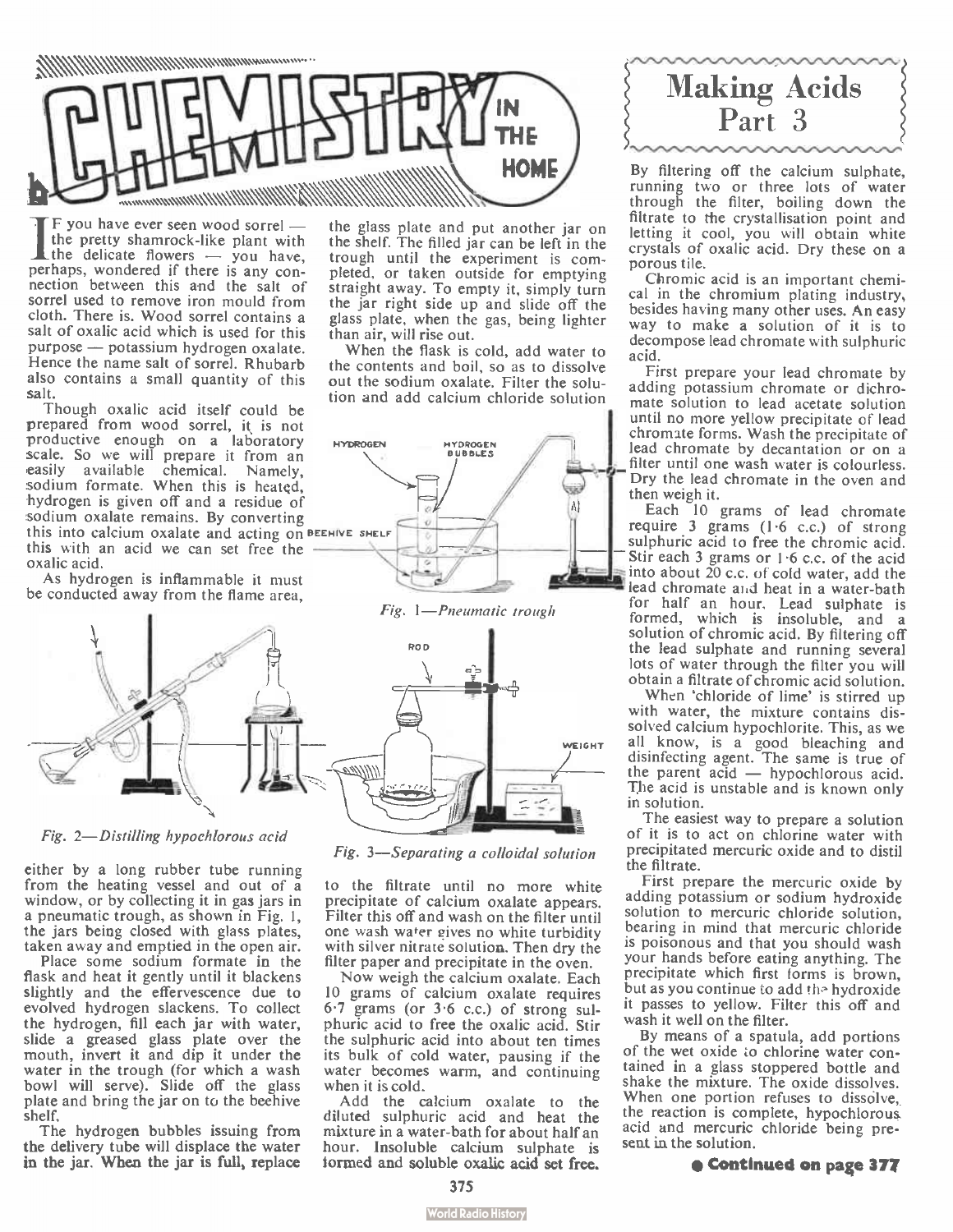

# UNIT FOR BOOKS AND MAGAZINES

Woodwork Project described by Gordon Allen

| <b>CUTTING LIST</b><br>(Sized bigger for trimming)                                                                                                                                                                                                                                                                                                                                      |  |
|-----------------------------------------------------------------------------------------------------------------------------------------------------------------------------------------------------------------------------------------------------------------------------------------------------------------------------------------------------------------------------------------|--|
|                                                                                                                                                                                                                                                                                                                                                                                         |  |
| $\frac{1}{2}$ in, plywood:<br>2 pieces 24ins, by 12ins, (uprights)<br>2 pieces 26ins, by 12ins, (top and middle<br>shelves)<br>1 piece 28ins. by 12ins. (base)<br>1 piece 20ins, by 12ins, (rack sides)<br>in. plywood:<br>1 piece 30ins. by 12ins. (rack fronts)<br>Hardboard - if required:<br>1 piece 24 ins. by 20 ins. (backing)<br>Glue, panel pins, filler, stain, varnish, etc. |  |

a snug fit for the  $\frac{1}{2}$ in. plywood to be used for the shelves.

Cut the top and middle shelves each measuring  $23\frac{1}{2}$ ins. by 12ins. and make sure their ends are square and true.

The shape of the base, item (C), is given in Fig. 2. Cut this out next from -fin, plywood and again make sure that the slots are true, square and accurately positioned. They must provide a neat sliding fit in conjunction with those in the uprights. The ends of the base are chamfered so that they will butt-joint neatly with the angled fronts of the magazine racks. Do this with a chisel, with the base held in the vice, and glasspaper smooth.

### e Continued on page 377



This unit, which combines shelves<br>and newspapers, is a particularly<br>suitable woodwork project for the young HIS unit, which combines shelves for books, and racks for magazines and newspapers, is a particularly handyman.

Plywood can be used throughout and is specified in this article, but other hard straight-grained timber can be used with equal success.

Make the two uprights  $-$  items  $(A)$ and  $(B)$  — first. Mark their shapes as shown in Fig. 1 directly on to the  $\frac{1}{2}$ in. plywood but make sure that they are<br>*handed*. That is, in item (B) the  $\frac{1}{2}$ in.<br>wide slot will be cut in from the *right-hand* 

edge instead of from the left as in item (A). Before cutting them out mark in pencil the positions of the  $\frac{1}{2}$ in, shelves on the inside faces.

When the uprights are cut out trim up the edges and the slot and form the  $\frac{1}{4}$ in, deep grooves at the shelf positions with a 1in. chisel. First cut along the pencil lines to a depth of  $\frac{1}{2}$ in. and remove, piece by piece, the surplus between the lines. If ply is used this will be a very simple job because the laminations will break away quite easily. Clean up the grooves with glasspaper wrapped round a square stick and see that they provide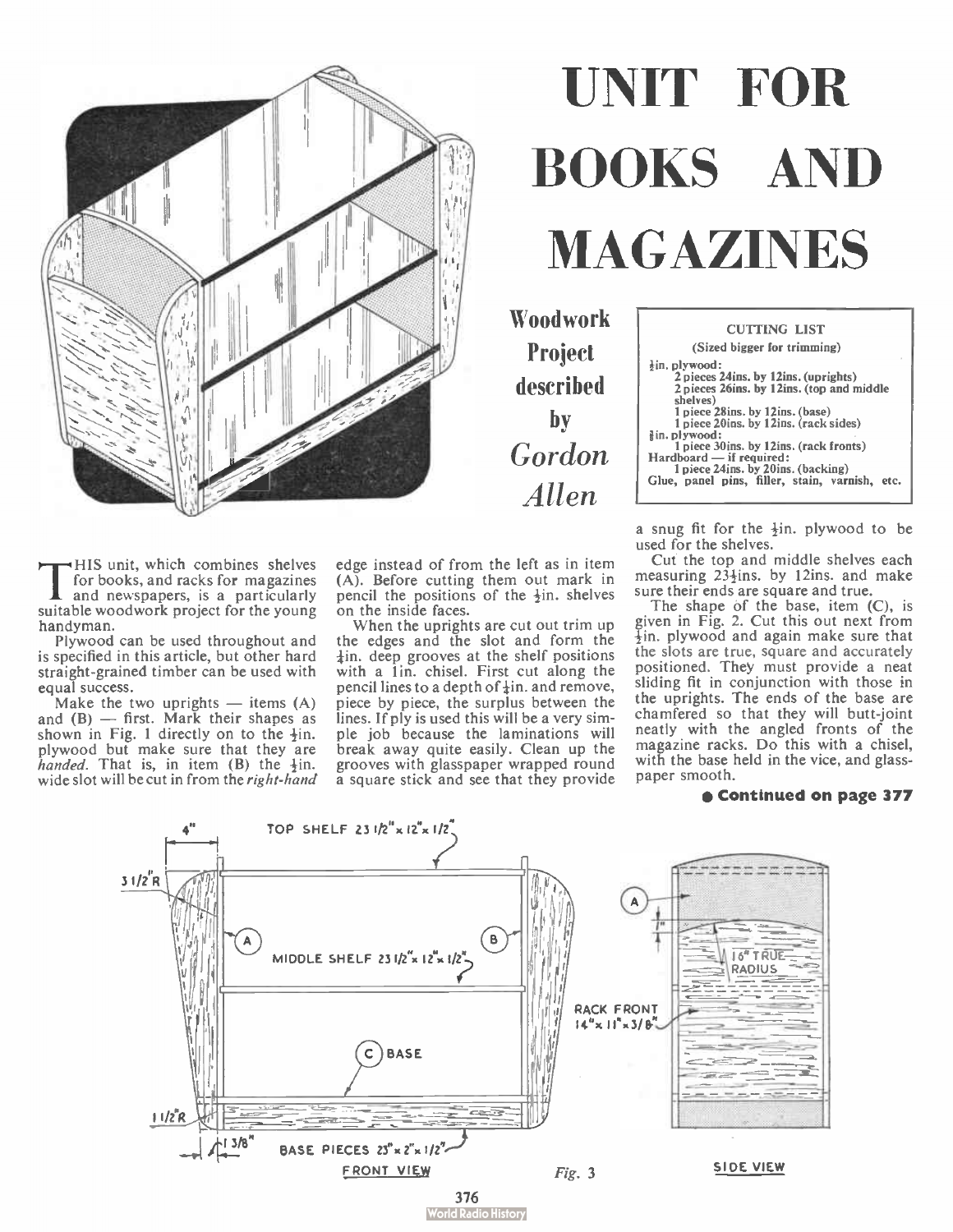Assemble the shelves by first gluing in place the top and middle shelves and then fixing the base which makes a 'half-and-half' joint with the uprights



Make sure that the assembly is square and correct any tendency to 'lean' before the glue sets. Then drive panel pins into the edges of the shelves through the uprights and see that the heads are below the surface of the wood.

Next cut and glue in place the two hase pieces which are  $\frac{1}{2}$ in. plywood. Reinforce the joints with panel pins driven through the base.

Four end pieces are now required to form the sides of the magazine racks. Their shapes and dimensions are given in Fig. 3. Cut them from  $\frac{1}{2}$ in, plywood,



glue and pin them to the edges of the uprights and see that they are level with the bottom edges of the base extensions, to which they are also glued. Finally, cut the rack fronts (detailed in Fig. 3) from  $\frac{3}{2}$ in, plywood and glue and pin them flush with the edges of the racks. Glue and pin the bottom edges flush with the bevelled base extensions.

Fill all pin holes with wood filler or Alabastine and glasspaper the whole unit. It can be stained and varnished or stained and wax-polished. If you intend to use enamel give the assembly

a preliminary coat of aluminium paint, which serves the dual purpose of primer and undercoat. The tops of the shelves and base can, of course, be faced with a laminated plastic applied as recommended by the manufacturers.

If you wish to back the shelves use a piece of  $\frac{1}{2}$ in. hardboard measuring 24ins. by 20ins. Pin this at about 2in. intervals along the rear edges of the shelves and uprights.

# CAN YOU READ THIS?

AN you solve this jumbled puzzle?<br>If not, take the paper, holding it<br>at eye level, when you will see two<br>familiar words quite clearly. Now turn AN you solve this jumbled puzzle? If not, take the paper, holding it at eye level, when you will see two the page round, looking at it from a similar angle until you find the other two words.

You can make puzzles like this quite easily, using your own name. All you have to do is to draw parallel lines on the paper about  $\frac{1}{2}$ in. apart. Pencil in long, thin letters, using only short lines for the horizontals. This part should be inked in before the paper is turned round for more words to be added.

The paper is turned round one quarter, and the same technique applied, preparing the pencil letters across those already inked. When two words are used, it is best to mark out the first, starting from the left, then start with the last letter of the second word on the

|           | 11<br>π<br><br><br>٠                                           |             | ı<br>I<br>ш              |                    |
|-----------|----------------------------------------------------------------|-------------|--------------------------|--------------------|
|           | <br><br>٠<br>--<br>л                                           | m<br>×<br>ı | ::::<br>÷<br><br><br>    | ±:<br>⇒            |
| <br>۰<br> | 拱<br>48<br><br>≖<br>⊶<br>۰<br>ı<br>۰<br>п<br>ш<br>٠<br>۵ź<br>d |             | <br>Ħ<br><br>▦<br>n<br>₩ | $\cdots$<br>u<br>۰ |
|           | ÷<br>٠<br><br>٠<br>m<br>п<br>٠<br>ı                            |             | <br>ш<br>H۴              |                    |
|           | ⊞<br><br>44<br>zı                                              |             |                          |                    |

extreme right, working backwards to the centre. This method will then produce the square shape. Finally, complete the letters with pen and ruler.

### **e Continued from page 375** laking Acids-Part 3

Filter the solution into a flask connected to a condenser (Fig. 2) and disti until most of the liquid has passed over into the conical flask. The distillate is a strangely smelling colourless solution of hypochlorous acid. If you drop in a slip of litmus paper, you will note it is soon bleached.

An essential part of clay and many other minerals is silicic acid, ordinary clay being aluminium silicate. Water glass is a mixture of sodium silicates and silicic acid can be prepared from this.

Dilute a little water glass with several times its bulk of hot water and let it cool. Add this gradually to several times its bulk of dilute hydrochloric acid. The mixture appears to have undergone no change. Actually, the silicic acid is present as a colloidal solution. Colloidal solutions will not pass through parchment paper. By using this fact, we can separate the silicic acid from the sodium chloride which is also formed in the reaction.

Tie a sheet of parchment paper over

377

When the page is held at eye level, the letters appear as normal, being shortened by the different viewing angle. You may draw your Christian names one way, with your surname at right angles, and remember that it makes the puzzle more difficult when the letters are as thin as possible. (S.H.L.)

the mouth of an open topped bell jar, or over the mouth of a jam jar whose bottom has been cut off. Suspend the jar mouth down in a bowl of water and pour the silicic acid solution into the jar, as shown in Fig. 3. Weight the retort stand with a piece of brick to prevent it overbalancing. The sodium chloride will now start to pass through the parchment paper. You can prove this in an hour or so by adding a few drops of silver nitrate solution to a sample of the water, when a white precipitate of silver chloride will form.

Change the water every few hours until a sample no longer gives a precipitate with silver nitrate solution. The liquid left in the bell jar is silicic acid. If you pour this into a bottle and keep it a few days, a strange modification takes place. The thin colloidal solution thickens and becomes a jelly, It is still silicic acid, but in another form. This curious double form distinguishes silicic acid from all other common acids.<br>(A.F.)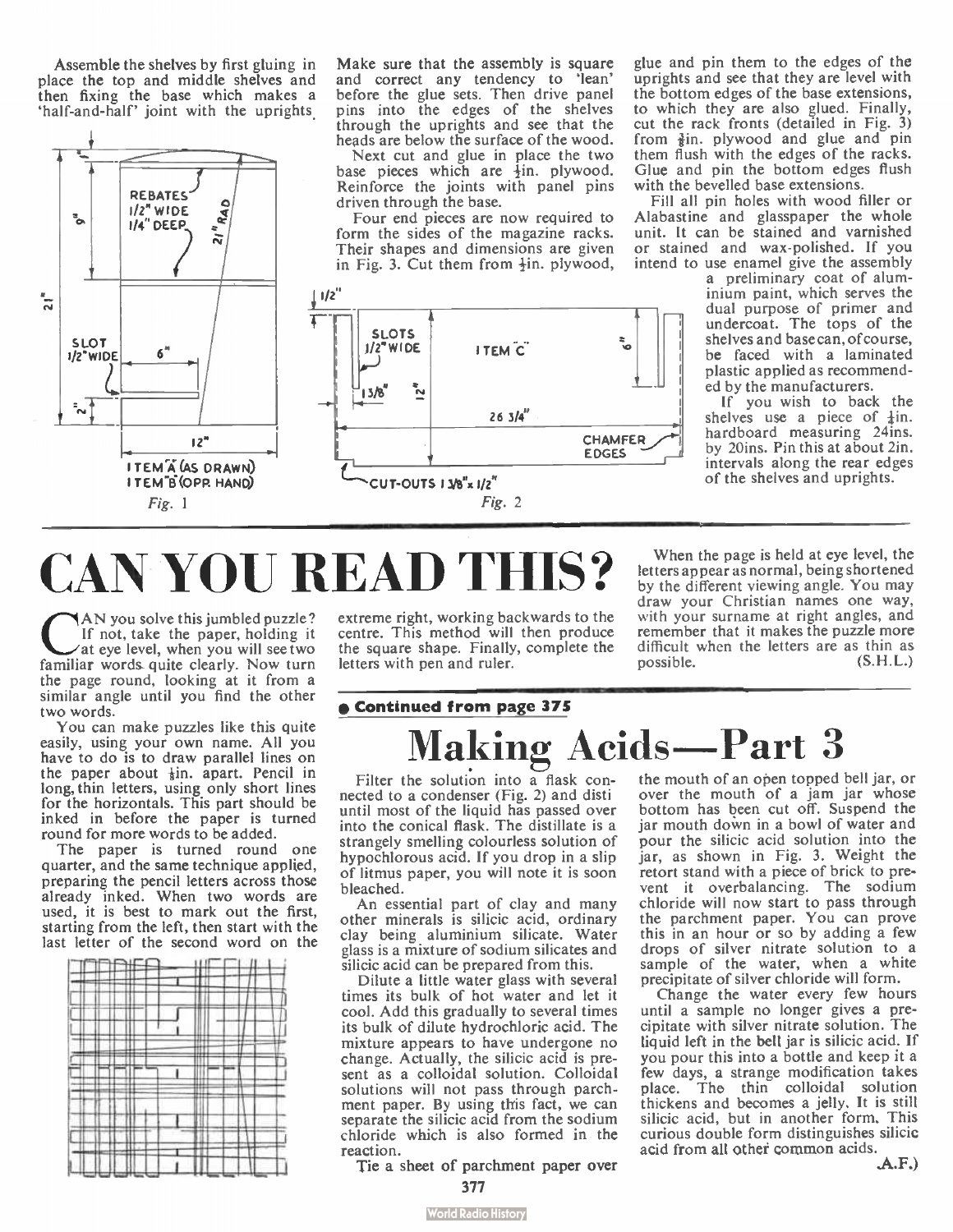

**A LITTLE** while ago we dealt with<br>stamps that have been issued, and<br>on that occasion we showed that there LITTLE while ago we dealt with some of the commemorative stamps that have been issued, and are many stamps, some justified as commemorative and some which are not. The same remark must apply to these charity stamps. There are some which are eagerly awaited and others which do not cause the slightest excitement when they come out.

When charity stamps are mentioned most collectors will immediately think of the two countries New Zealand and Switzerland. Both of these countries have an annual issue, just before Christmas. Obviously this season is chosen because at this time of the year more people are ready to part with money than at any other.

#### Very popular

New Zealand has issued her charity stamps since 1929. Actually on that date she only issued one stamp, a 1d. stamp, for which people- had to pay 2d., id. going to defray the cost of the letter being carried and the other Id. going, as the stamp states, to 'Help stamp out tuberculosis'. The next year the same design was used, but the wording on the stamp was altered to 'Help promote Health'. Then followed in 1931 the most celebrated of the New Zealand Health stamps, the 'Smiling Boy'. There were two stamps, one the 1d. red and the other the 2d. blue, two stamps which today are worth far more than their weight in gold. From then to 1938 they issued one stamp per year, but since then they have had two stamps until last Christmas, when they had three. These are very popular stamps, indeed, and so are, though to a somewhat lesser extent, the stamps from Switzerland, known as 'Pro Juventute' issues. These date from 1913, but unlike the stamps from New Zealand, they do not indicate the extra that had to be paid for them, which should go to charity. The 3c. stamp cost an extra 2c., the 5c. to 20c. was an extra 5c., and the 30c. and 40c. cost an extra 10c. These rates held until 1945 and then they were raised somewhat. The earlier issues had as the design the arms of the various cantons (similar to our counties) and some of these arms or rather their

background are quite instructive. For example, if one looks closely at the 20c. of the 1923 issue, which shows the arms of Neuchatel, one notices a background of watches, so from this one can judge from which part of Switzerland watches come. The  $7\frac{1}{3}$ c. of the 1920 set shows the arms of Schwyz the background is made up of a lot of hands and from this canton we get gloves.



which have in the past been helped by the post office. Again it is the collection of small sums rather than one large one.

### Issue delayed

The Colony referred to is the Bahamas. The 1d. value of the Oueen's Staircase design was overprinted in red with a red cross and the date 1.1.17. This stamp was to have been issued on January 1st, 1917, but due to a delay in shipping, the stamps were not issued until May, 1917. There was a war tax stamp and on the 3rd June, 1918, a war charity stamp was



Switzerland-Neuchatelwatches as a background

Norway Norwegian<br>Tourist Tourist Association

Russia-Volga famine relief

France in particular has issued all kinds of charity stamps, starting in 1914 with a 10c. plus 5c. for the French Red Cross. In 1917 the War Orphans Fund benefited by the premiums varying from 3c. to 5frs., and in 1935 the Unemployed Intellectuals Fund was aided by premiums on two stamps, whilst the next year, the children of the unemployed were helped. In following years many additional charity issues were made including aid to the Resistance Movement in 1943, so there can be no doubt that France uses its postal service to produce money for charity.

for unemployed

### No value

It is not out of place to mention here that the Christmas seals which are sold in this country at the festive season have absolutely no postal value. Although they look like stamps and are bought in the same way, they can have no place in the stamp album. The stamps of France, however, sold for the benefit of the same kind of society, since they also represent the postal charge, will have a rightful place in the album.

It is during a period of distress that one finds many charity stamps issued, and one of the British Colonies gives us an example of three kinds of charity issued. The war tax helped to pay for the war, the war charity helping some of the various societies which were doing work for those engaged in some way in the war effort.

There are one or two rather curious objects for which money has been raised through the post office. For example, Peru had a stamp issue in aid of the unemployed. This came out in 1934-1936. On one of the normal stamps the words 'Pro -Desocupados' were overprinted. A serious disaster is depicted on the stamp from Dominica. It shows the devastation on the river due to the cyclone of 3rd September, 1930. In 1921 Russia issued stamps to aid the victims of the Volga famine. The stamp illustrated as you can see, cost 2250 roubles. The postal value was only 250 roubles, the amount going to charity being 2000 roubles.

Sports have their pickings in some countries. Hungary in 1925 issued a set of eight stamps, the design of each being a sporting scene such as a goalkeeper saving, a man diving, etc., the values varying from 100k. to 2500k. These stamps do not on the face show any premium for charity, but on the back there is an inscription which states Continued on page 380

378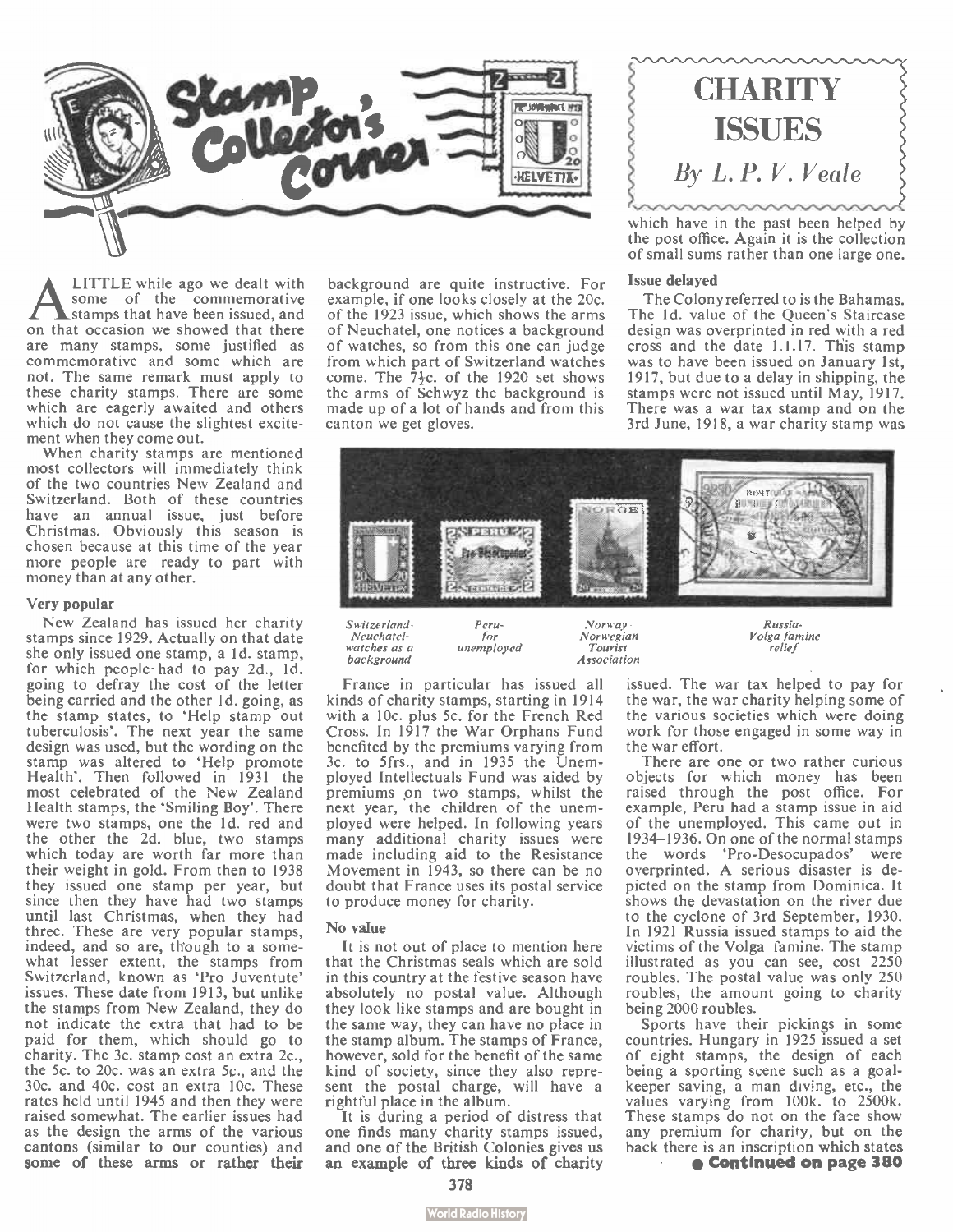## STICK TO SECCOTINE Regd. -it sticks everything!



Follow the FLUXITF way to Easy Soldering



No. 2. Cleaning the bit Solder will not adhere to a dirty or greasy bit so whether the iron is new or old it MUST be filed clean and bright on all its four faces for a distance of about  $\frac{3}{4}$ in. It is now ready for tinning.

FLUXITE is the household word for a flux that is famous throughout the world for its absolute reliability. In factory, workshop and in the home FLUXITE has become indispensable. It has no equal. It has been the choice of Government works, leading manufacturers; engineers and mechanics for over 40 years.





on presents with these easy to-assemble outfits

Here's the best moneysaving idea for years beautiful WREN CRAFT Furniture. It's so simple, satin-smooth parts, step-by-step instructions, pins, glue — everything supplied. Fit the parts together and you have lovely furniture at a fraction of shop prices.

Choose from OAK, WALNUT, MAHOG-ANY or BEECH — all top quality timber and with a money back guarantee of workmanship.



Here are just a few of the wonderful things you can make with WREN CRAFT outfits: COT, PLAY PEN, CHILD'S DESK AND CHAIR, COFFEE TABLES AND TROLLEYS, BOOKCASES, COMPLETE BED-ROOM SUITE. BATHROOM AND NEEDLEWORK CABINETS. In fact 53 ARTICLES.

Get the exciting FREE **ACT NOW!** WREN CRAFT CATALOGUE Post the coupon NOW Please send me FREE COPY of the WREN CRAFT CATALOGUE arel NAME ........................... ADDRESS ..................... WREN CRAFT FURNITURE LTD. Wellington Cr., New Malden, Surrey HIS.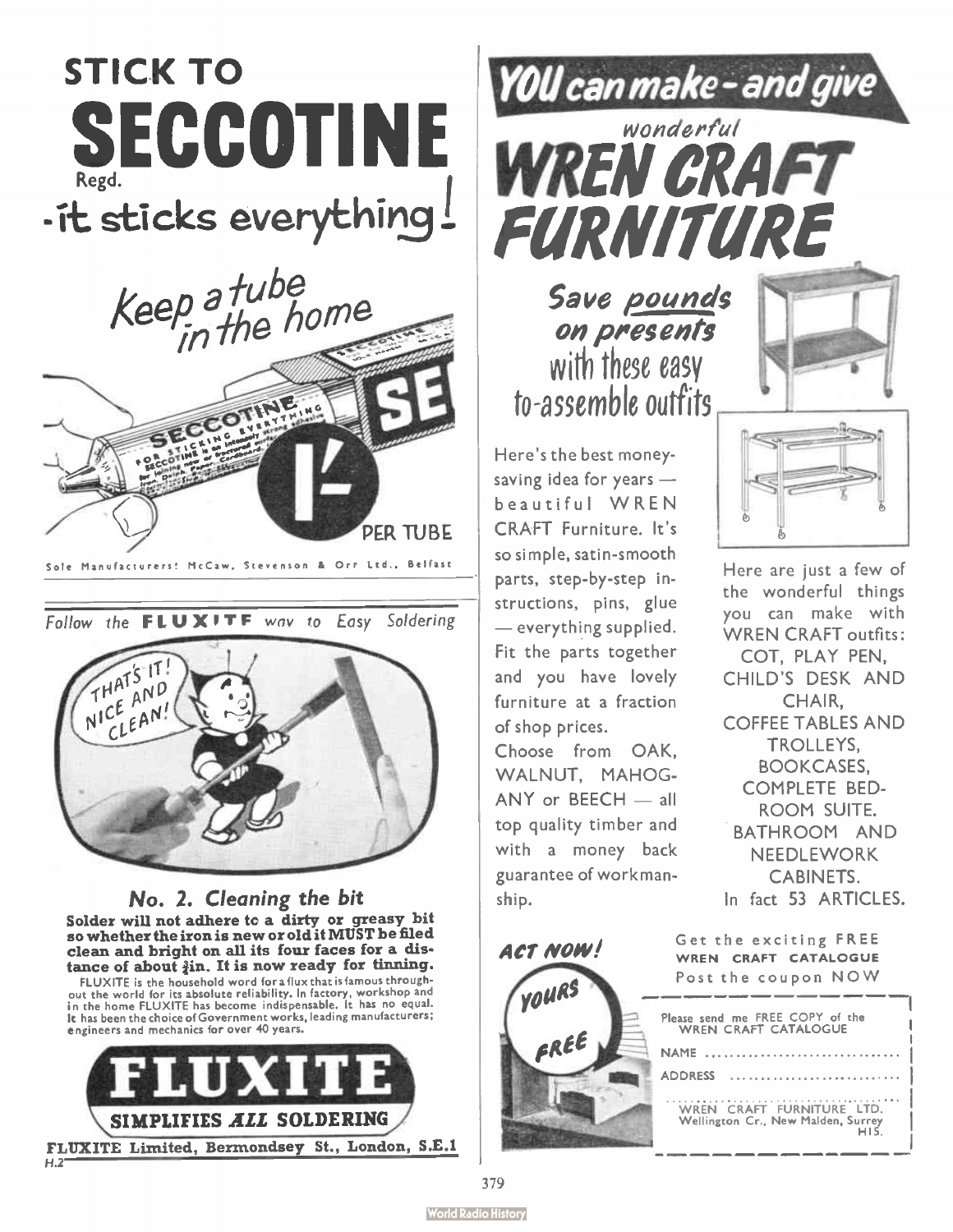# Aid for Film Development

If you have ever suffered the mis-<br>fortune of overrunning development<br>time of a film, you will appreciate **F** F you have ever suffered the misfortune of overrunning development the value of this simple device, particularly if you do not possess an expensive timer or special clock. Using the family alarm clock for timing, it is quite easy to forget that actual starting time, or you may be interrupted by a caller.



Fig. 1

The device shown can be made to fit on any size of clock without disturbing the hands in any way, is adjustable to any desired timing and made from only two pieces of cardboard.

Prepare a piece of pliable white card to the size of your own clock face as shown in Fig. 2, cutting out the aperture to allow for a period of twenty minutes or more. Note the small projections on both sides of this part, and making an allowance for same when cutting out.

With the aperture made, place the card over the clock face, marking off the minutes from 12 o'clock onwards with a pencil. Remove the disc, inking in the marks, but making longer strokes at the five minute points.

### Second disc

A second disc is prepared with the same size of aperture marked from the first piece, but this disc is  $\frac{1}{2}$ in. less in diameter, so that when the two are combined, the minute marks are quite visible.

The two discs are fastened together by means of a brass paper fastener, taking care that the fit is reasonably tight or the discs may slip. The two projections are pierced to take an elastic band. Cut a band, knot at one end, pass through one hole from the face side, take round the back of the discs and through the other hole where another knot is made on the band. It will be seen that the device will now slip over the face of your alarm clock in any desired position.

There is no need to move the hands of the clock, for all that is required is to fit the left side of the aperture — made to coincide with the 12 o'clock position to the present position of the minute hand.

To operate, the aperture is set to the required time and adjusted so that the minute hand of the clock coincides with the left-hand side of the aperture at the start of processing. The time has expired when the hand reaches the other rim of the aperture.



While dealing with the subject of film development it may be as well to mention one or two rather important points. When a film is fully developed a contrasty negative will be produced, often calling for soft paper to make a suitable print. Moreover, the sky areas are made so dense that it becomes almost impossible to print the clouds. And the dense negative increases printing time for both contact prints and enlargements.

### Tendency to over-develop

Another factor to be considered when developing a film is the amount of agitation given. Time increases with a decrease of agitation and this must be compensated when observing the instructions given by the film maker or the developer maker.

Usually, the average amateur has a tendency to overdevelop his films, producing dense contrasty negatives. It should be remembered that when a film is developed in a dish by the see-saw

### **e Continued from page 378**

method, the agitation is constant and recommended development times may be reduced by about one third. This will produce a nice negative — providing the  $\epsilon$ xposure is correct  $-\epsilon$  of medium density, suitable for contact printing and enlarging, and giving full details of the sky.

### Try experimenting

There are varying schools of thought on this subject, some maintaining that the exposure should be generous and the development made short. Others have



the opposing view of a minimum exposure and full development of the film.

It is well worth trying the latter method of minimum exposure and full development as an experiment, since from a practical point of view, the negatives are much easier to enlarge and their tones. are improved. A more brilliant print, with luminous tones, is obtained with less effort on normal grade papers.

The best thing to do is to make the experiment carefully, noting the development times, and developer used, making the two standards for future practice.

You gain nothing whatever by constantly changing from film to film or developer to developer. When necessary you may reduce the development time to make your type of negatives, but don't forget to keep your temperatures also to a standard. (S.H.L.)

## Charity Stamp Issues

that the stamps are sold at a premium of  $100\%$ , the extra going to the various sporting associations.

Roumania is another country which has allowed sports to benefit through the post office. Up to 1930 her charity stamps were for Red Cross work, refugees, and so on, but after that date there was an aviation fund set, two or three for scouts and in 1937 two issues for sports.

Lastly, as a form of charity stamp, Norway has produced some items of beauty, both in 1938 and in 1930. These were in aid of the Norwegian Tourist Association Fund. The 1930 stamps showed a picture of the North Cape, whilst the 1938 had some general views.

The fact that a stamp has been produced to aid some form of charity must add an interest to a stamp, yet at the same time it must add to the price of the stamp, but not always to the value. In one case in France, the authorities added too high a premium, with the result that the stamp did not sell, and they had to reduce it.

380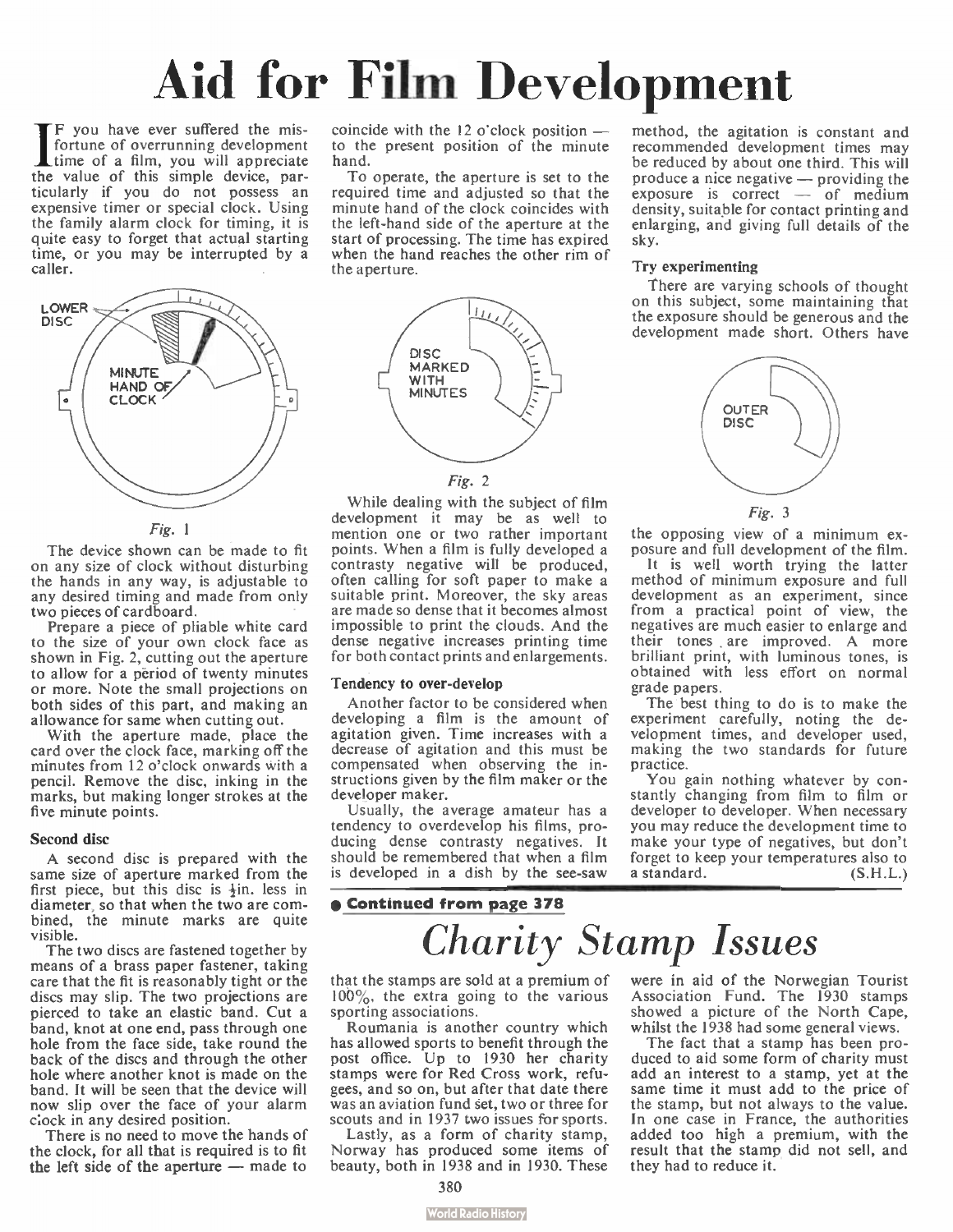## Make no mistake about it...

When it's a wood gluing job, there's only one way to get really first class results — use a glue manufactured specifically for use with wood. And for this type of gluing, CASCAMITE "One Shot" Resin Glue is unsurpassed both in performance and in its simplicity of use. Supplied in powder form, this resin glue is easily mixed in cold water, is used cold, and is unique in that it requires no hardener additions — the hardening agent is incorporated in the powder during manufacture. The glue is gap-filling (to the British Standard Specification requirement), is non-staining

and makes joints which, in addition to having tremendous strength, are waterproof and heat and mould-resistant.

Available from ironmongers, hobbies shops, builders' merchants, etc., in 3}-oz.,  $7-\alpha$  and  $18-\alpha$ , tins (prices  $2/6d$ ,  $4/-$  and  $8/6d$ , respectively).



One of the range of the range of the state of the state of the state of the state of the state of the state of the state of the state of the state of the state of the state of the state of the state of the state of the sta



STARLINE, SOUTHEND-ON-SEA, ESSEX





### Remember, too...

When you want a good generalpurpose glue, be sure to choose CASCO Grade " A" Powdered Casein Glue. It is mixed and used cold, heat and moisture resistant, very economical in use (1-oz. of powder makes 3-oz. of liquid glue) and will glue a wide variety of materials. Packed in  $2\frac{1}{2}$ ,  $7\frac{1}{2}$  &  $16-0z$ . tins  $(2/-, 4/6 \& 7/6$  respectively). Ask your local stockist for free desrciptive leaflet.

CASCO GLUES ore recommended for "Build-it-Yourself"

Easi-Bild

Patterns

### NEW! THE PRACTICAL WAY of learning RADIO » TELEVISION • ELECTRONICS

AMATEUR S.W. RADIO · MECHANICS · PHOTOGRAPHY · CARPENTRY, etc., etc.

NEW— Experimental outfits and lesson manuals sent on enrolment remain the student's property. Tutor allotted to each student for personal tuition throughout

In radio and television courses, specially prepared components are supplied which<br>teach the basic electronic circuits (amplifiers, oscillators, detectors, etc.) and lead<br>by easy stages, to the complete design and servicing

THESE PRACTICAL COURSES ARE IDEAL AND MAY BE YOURS FOR MODERATE COST

SYNTHETIC RESIN AND CASEIN GLUES 73a

Fill in the coupon to-day for a free Brochure. There is no obligation whatsoever. Courses with equipment enable you to design, construct and service 2-stage radio equipment<br>3-stage T.R.F. circuits · Television

equipment • Workshop Test Panel Oscilloscope • 5 valve 3-waveband superhet circuit

SUBJECTS INCLUDE:- Radio · Electronics · Television Equipment Mechanics • Chemistry • Photography • Electricity • Woodwork Electrical Wiring • Draughtsmanship • Art • Short Wave Radio Oscilloscope . also many other Home Study Courses without equipment.

|                                                                      | <b>COURSES FROM 15/- PER MONTH</b>           |
|----------------------------------------------------------------------|----------------------------------------------|
|                                                                      | E.M.I. INSTITUTES, Dept. 31X, London W.4     |
| <b>INSTITUTES</b>                                                    | <b>NAME</b>                                  |
| Associoted with H.M.V., ¿ ADDRESS                                    |                                              |
| Morconiphone, etc., etc.<br>The only Home Study Subject of interest. | A GE                                         |
| College run by o                                                     | (if under 21)                                |
| World-wide industrial<br>orgonisation.                               | (We shall not worry you with callers) 6/3/57 |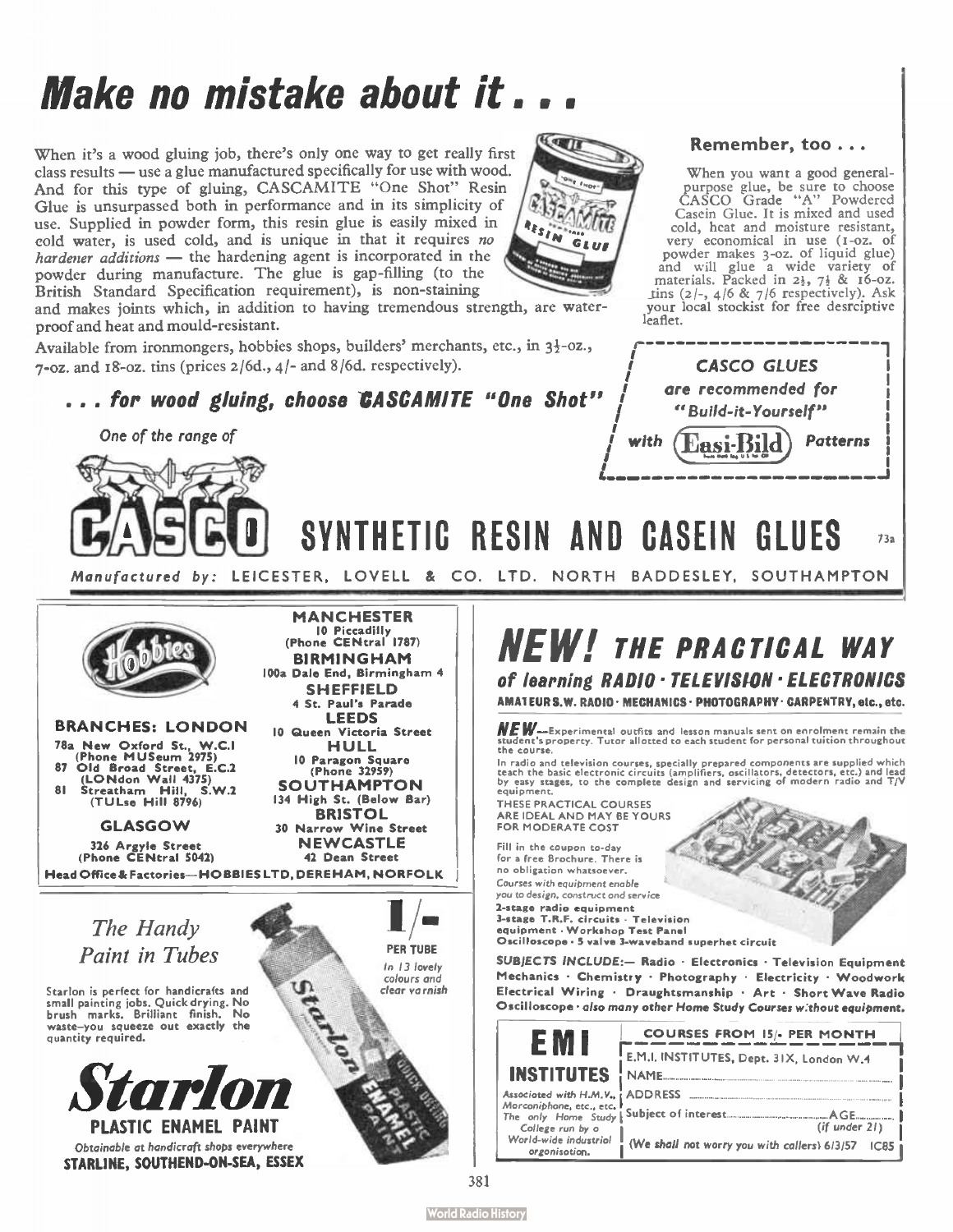

**STOP SMOKING** back. Safe, pleasant, permanent. The only scientific way. No Will<br>power necessary. Conquered the habit in  $2\frac{1}{3}$  days'.—F.C. 'Within 2 days I was free from the tobacco habit .—W.G. 'Was a smoker for 2 y Efficiency Magazine'. Complete course 6/6 (or<br>\$1.00 bill). Details 2d. stamp. Sent under plain<br>cover. NATURE REMEDIES, 28 (M/165)<br>Dean Road, London, N.W.2. Established 1922

CWISS MUSICAL MOVEMENTS. Before you )buy send 2d. stamp for our illustrated brochure — Metwood Accessories ( Dept. HW), Church St., Wolverton, Bucks. ( Trade enquiries invited.)

CTAMPS FREE — Empire Packet including OPictorials and Victorians with approvals. — Robert J. Peck, 7A Kemp Road, Bournemouth.

**The Car, Industrial & Flock Spraying.** 3/6, post 4d. Catalogue of our Cellulose and Paints and all Allied Sundries 2 $\frac{1}{2}d$ . — Leonard Brooks Ltd., 81 Oak Road, Harold Wood, Essex.

**CENUINE Swiss Musical Movements.** The country, lowest prices is election of tunes in the country, lowest prices 16/3 each. Genuine Thorens Movements, 22/9 each. All guaranteed. P & P. 9d. extra on all orders. — Richardson



LEARN it as you do it — we provide practical<br>Redio, Television, Electricity, Mechanics,<br>Chemistry, Photography, etc. — Write for full<br>details to E.M.I. Institutes, Dept. HW47, details to E<br>London, W.4.

### THE LATEST SENSATION

in the

International Handicrafts Exhibition

Olympia

were our Plastic Moulds

for Wall Plaques for plaster casting

Prices 1/3 to 5/- each Rubber Moulds from 1 /- each Illustrated catalogue 9d. S.A.E. for list TRADE ENQUIRIES INVITED

### F. W. NUTHALL

69 St. Mark's Road HANWELL, LONDON, W.7

### • DON'T MISS IT! The superb, novelty-packed 1957 GADGETS ANNUAL

HOW TO MAKE over 350 oi the latest and cleverest gadgets and devices for home .. garden .. hobbies .. garage .. tools • . gifts .. puzzles .. novel inventions. With patent spiral binding, and fully illust. The huge 1957 GADGETS ANNUAL only costs 10'. Front POSTLIB PUBLICATIONS, Kingsbury, London NW.9



<sup>I</sup> 00 DIFFERENT stamps free! Request Id upwards discount approvals. — Bush, 53 Newlyn Way, Parkstone, Dorset.

FREE Stamp Album and 20 stamps. Request approvals enclosing 4d. Additional gifts given. — Beeze, 8 Langland Villas, Mumbles, Swansea.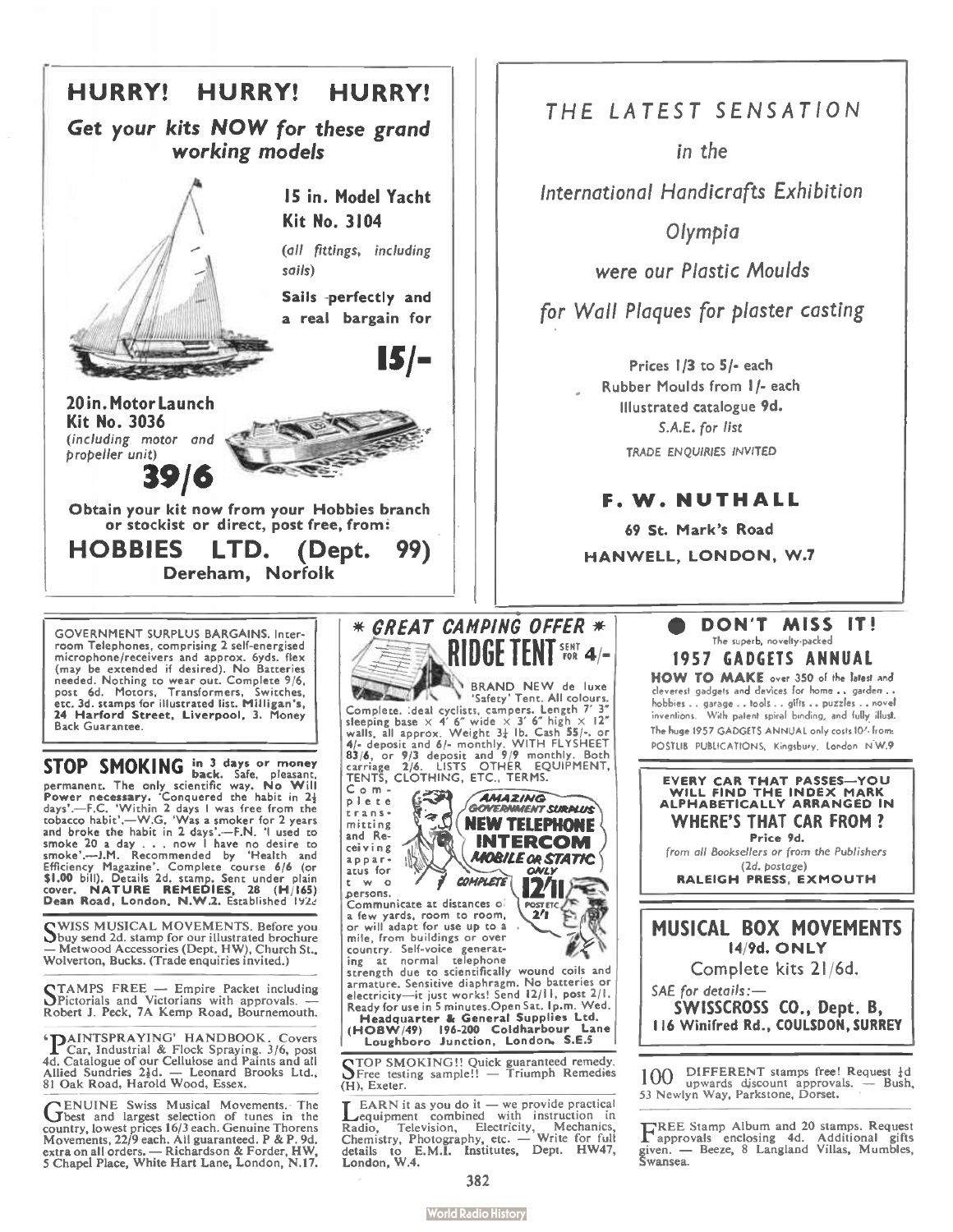## Job for the fretsaw An Absorbing Puzzle Game



### TRY IT ON YOUR PALS

**THIS** little game is just the thing to<br>
keep you and your school friends<br>
amused during lunch hour. It con-<br>
sists of a box with a transparent cover HIS little game is just the thing to keep you and your school friends amused during lunch hour. It conand suitable 'barriers' glued to the base. Two steel balls from an old cycle ball race, or two glass beads are placed at the corner  $(Y)$ . The game or puzzle is to get one ball to the top corner  $(X)$ , leaving the other in the corner (Y). It looks easy, but it is not so easy as you think.

Cut the base  $(A)$  from  $\frac{1}{4}$ in. wood and glue pieces of  $\frac{1}{2}$ in. square stripwood, pieces  $(E)$  and  $(D)$ , in position round the sides. The 'barriers'  $(C)$  also  $\frac{1}{2}$ in. square strip, are glued on to the base as shown by the dotted lines. Pin a piece of transparent material over the top and the game is finished except for painting. Transparent material 9ins. by I2ins. can be obtained from Hobbies Ltd., Dereham, Norfolk, price 1/6. (M.p.